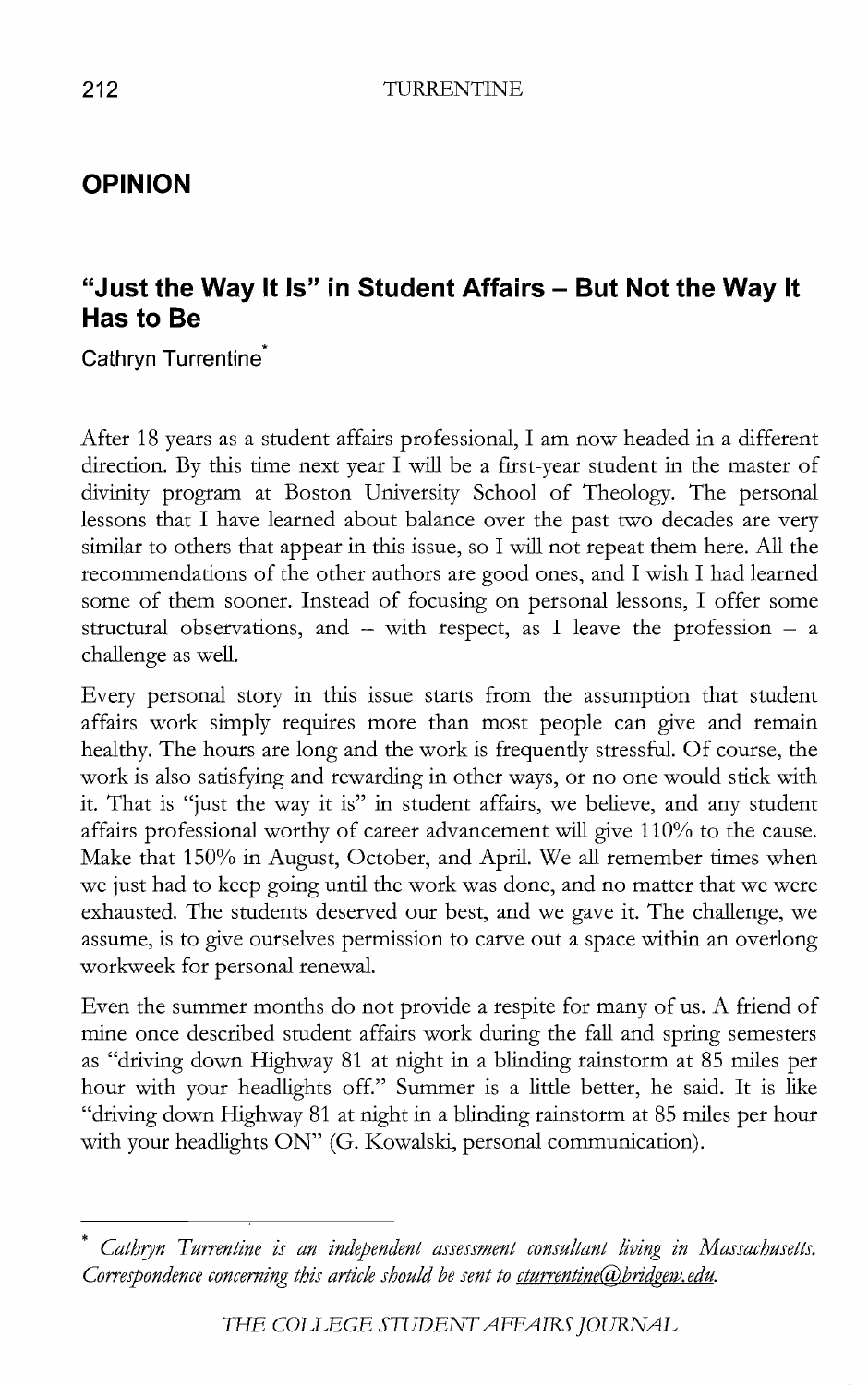#### *Opinion* **213**

While this is "the way it is" in student affairs, I do not believe that this is the way it has to be, at least most of the time, and putting the responsibility on graduate students and young professionals to balance this unbalanced equation is unethical in my view. It is the responsibility of senior administrators, I believe, to make the tough choices to bring balance into student affairs work.

Student leaders and paraprofessionals are not likely to develop the skills necessary for a balanced life so long as we expect RAs to work 30-40 hours per week while successfully completing 15 credit hours of coursework. It is not likely that graduate students preparing to enter our profession will have any semblance of balance in their lives so long as we, as faculty members and GA supervisors, continue to structure study and work experiences that require 18 or more hours of work in a day. It is not likely that entry-level student activities professionals will learn to balance their personal and professional lives when we offer them no personal time, and when they spend all day, every day with people with whom they cannot ethically establish a personal relationship. It is not likely that mid level professionals will invest enough time in supportive and lasting home lives when we offer career advancement only to those who manage to complete Ph.D.s while also working more than 40 hours per week.

This issue is easier to see, perhaps, when we consider another profession medicine. Medical interns work terribly long hours for very low pay, and recent research suggests that patient care suffers because of this. The arguments that teaching hospitals advance to support the present system sound either like the psychology of hazing ("I had to do this when I was an intern, and now I get to make you do it, too") or like the economics of slavery (''We cannot afford to hire and supervise enough interns to make the hours shorter"). Each of these arguments is frequently covered by a broader assertion about education ("These new physicians should not complain about long hours; instead, they should be grateful to us because they are receiving an education that will prepare them well for their future practice of medicine"). Whatever the defense, the result is the same  $-1$  still do not want to be treated in an emergency room by an intern who has not slept in 30 hours.

Our arguments in student affairs in favor of long work hours for entry-level staff are similar to those of teaching hospitals: "I worked 60, 70, or more hours a week when I started out in student affairs. I can't believe these young professionals think they can say no to this expectation." "Our budget just won't allow us to hire enough RAs to make the actual duty load only 20 hours a week or less." "GAs are experiencing exactly the same responsibilities and problems they will have as new professionals. It is an unmatched preparation for them as they enter the profession." In the end, I believe our students receive poorer service than they deserve because staff members are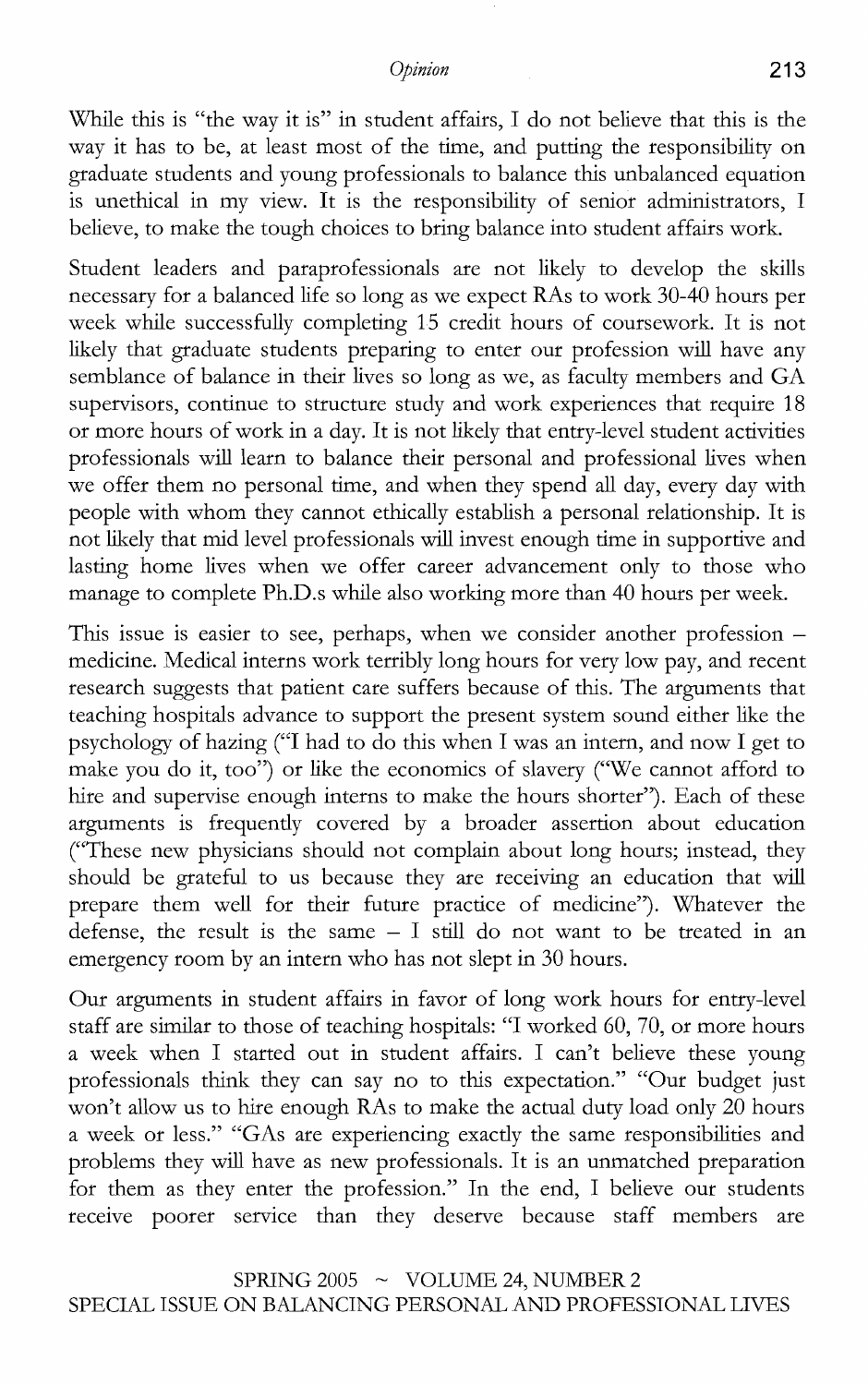### **214** TURRENTINE

overworked, just as the patients of medical interns receive inferior medical care. I would argue, however, that we have an obligation to revise this system simply because it is a disservice to our employees, even if our students were not disadvantaged at all by having exhausted hall directors and organization advisors.

I acknowledge that not every position in student affairs has unreasonable hours. My personal observation is that the problem is most acute at the lower and middle levels of the profession, and in some specialty areas more than others. Recent research (Hirt, Kirk, McGuire, Mount, & Nelson-Hensley, 2003) suggests that there are significant differences by institutional type as well. But the problem is real and serious for some. Those who respond to student crises in the middle of the night, those who regularly clean up from late-night concerts, and those who advise student organizations that meet night after night need more than permission to sleep-in the next day. They need some help. So the first step is to assess specifically which employees at each institution are working too much. The actual number may be far fewer than we suspect. The next step is to set the very highest priority on funding new positions in those overworked areas.

I am convinced that we set a lower priority on staff workload than it deserves because it is an unexamined assumption on which our budgets are built. It is too easy to run right past the warning signs because we believe that this is "just the way it is" in student affairs. At every institution where I have worked, the graduate school has a limit of 20 hours of work per week for graduate assistants. At those same institutions, graduate assistant hall directors are routinely assigned duty rotations that require far more than 20 hours of work, and that is before a student crisis occurs. That is "just the way it is" for hall directors. The graduate school limits of 20 hours of work per week for GAs are there for good reason, however. Our graduate students, just like students who work in chemistry labs, have homework to do and friends to meet and a need for sleep. We need to challenge our underlying assumption that the way things are in student affairs is also the way they must be.

I believe that every institution could change the workload of overworked graduate students and new professionals, if administrators saw this as a necessity rather than as a luxury. My experience is that this sort of revised valuation occurs when a voice from the outside insists on it. I recall a time when older residence halls did not have sprinkler systems. I have heard university administrators on more than one campus argue that all the halls met building codes that were appropriate for their age and that, in any case, it would be cost-prohibitive to modify the older buildings to meet newer standards. Then students died in a residence hall fire in some other state, and legislators mandated that sprinklers be installed in all halls. The idea that it would be cost-prohibitive to modify the older buildings no longer applied,

*THE COUEGE S1UDENTAFFAIRS JOURNAL*